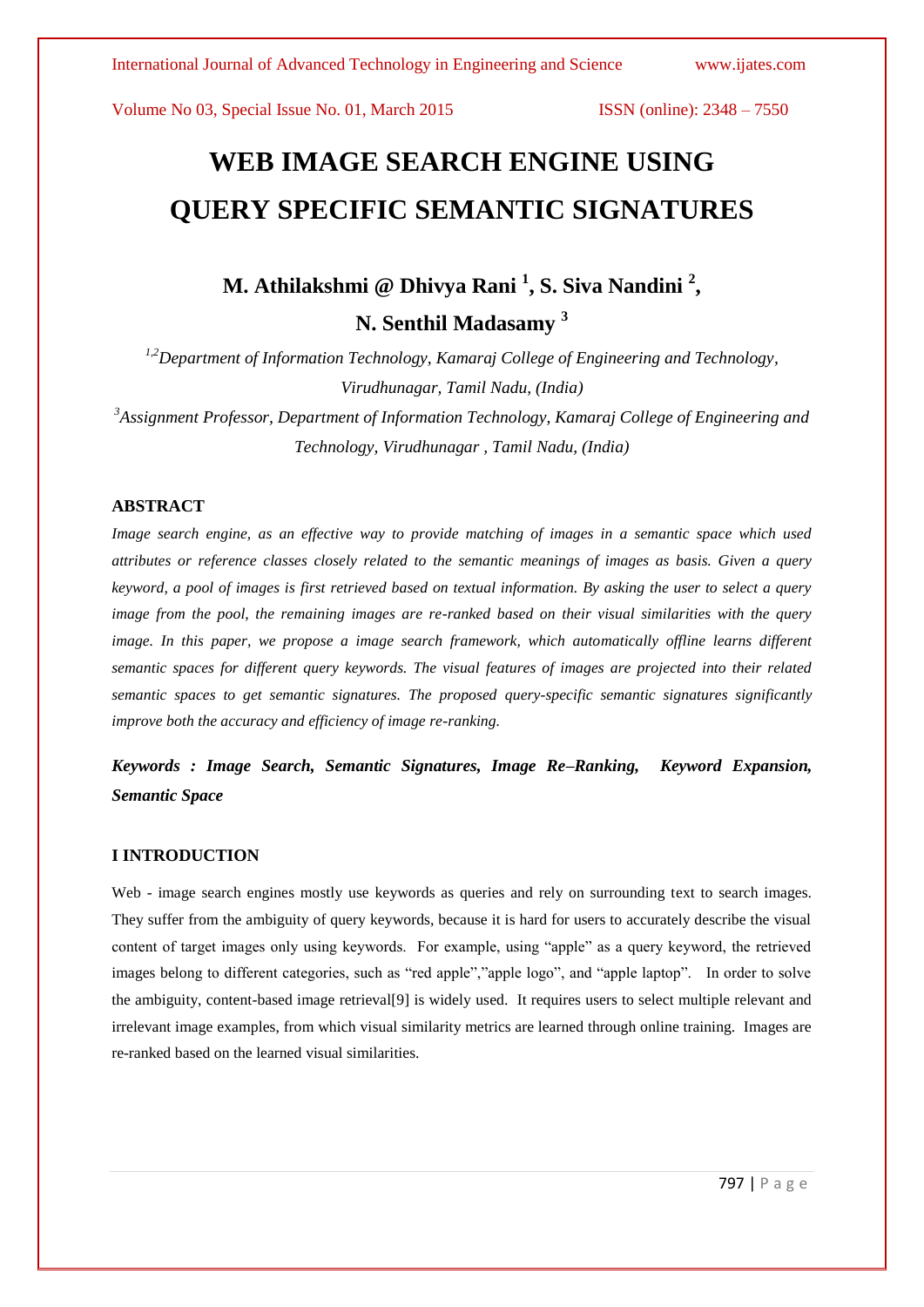



**Fig. 1: The conventional image re – ranking framework.**

In this paper, a novel framework is proposed for web image re-ranking. Instead of manually defining a universal concept dictionary, it learns different semantic spaces for different query keywords individually and automatically.

# **II. EXISTING SYSTEM**

In the current commercial search engines, user given a query keyword a pool of images are first retrieved based on textual information. They suffer from the ambiguity of query keywords, because it is hard for users to accurately describe the visual contents of target images only using keywords. Large amounts of junk images which are irrelevant to the given keyword – based queries.



**Fig. 2: System Design**

# **III. PROPOSED SYSTEM**

Here, we have proposed a query – specific semantic spaces can more accurately provide the images to be re – ranked. For example, if the query keyword is "apple," the concepts of "mountain" and "Paris" are irrelevant and should be excluded. Instead, the concepts of "computer" and "fruit" will be used as dimensions to learn the semantic space related to "apple." The query-specific semantic spaces can more accurately model the images to be re-ranked, Since they have excluded other potentially unlimited number if unrelevant images, It is also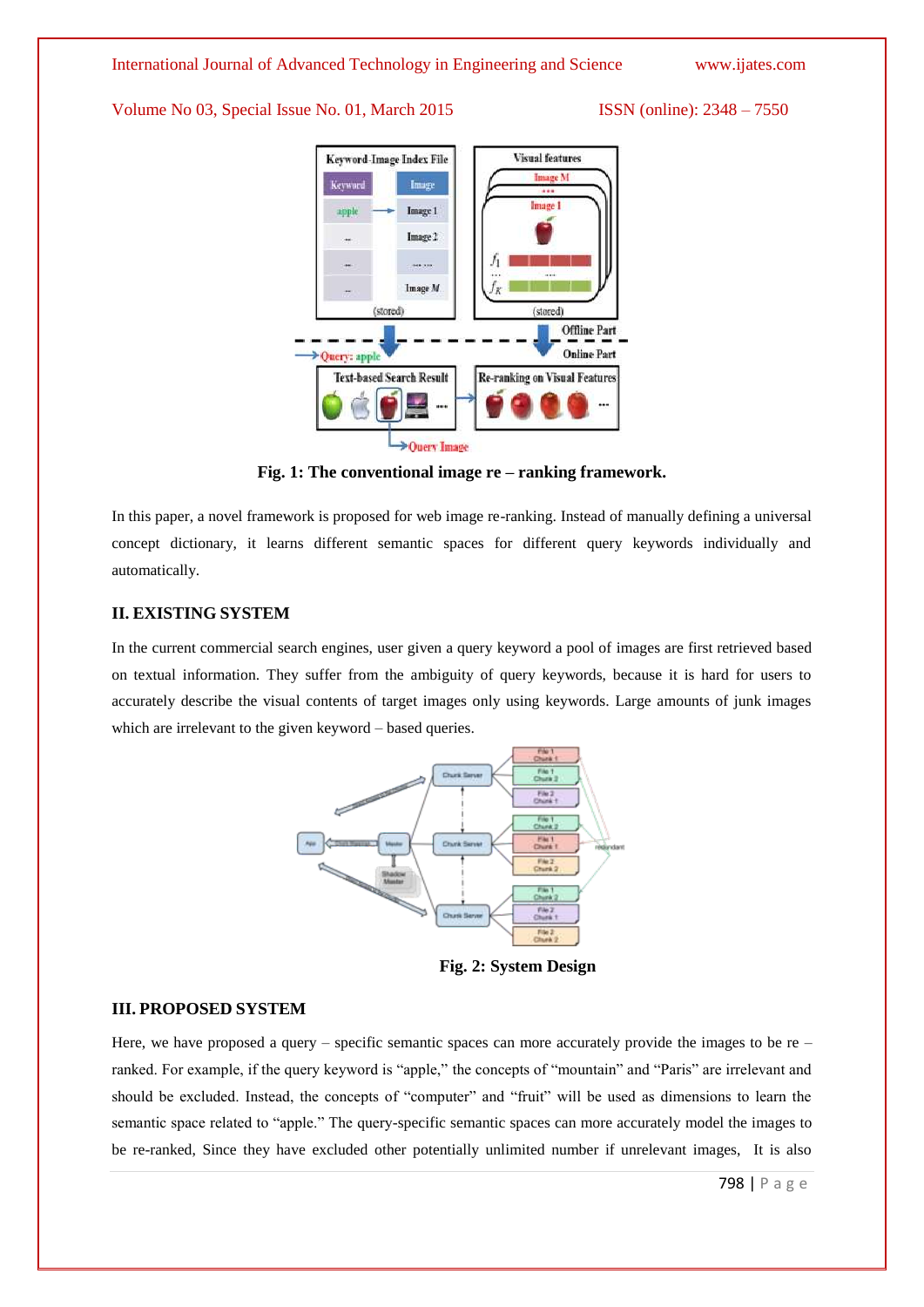effective, where it is crucial to reduce the semantic gap when computing the similarities of images. The proposed system which refined image search with relative attribute.



**Fig. 3: System Design**



**Fig. 4: Web Image Search Engine Using Query Specific Semantic Signatures**

At the offline stage, the reference classes related to query keywords are automatically discovered. For each query keyword, its reference classes forms the basis of its semantic space. The semantic signature of an image is extracted by computing the similarities between the image and the reference classes of the query keyword.

### **IV.EXPERIMENTALS RESULTS**

The images for testing the performance of re-ranking and the training images of reference classes can be collected at different time (since the update of reference classes may be delayed) and from different search engines. Given a query keyword, 1,000 images are retrieved from the whole web using a search engine. As summarized in Table 1, we create three data sets to evaluate the performance of our approach in different scenarios. In data set I, 120; 000 testing images for re-ranking were collected from the Bing Image Search with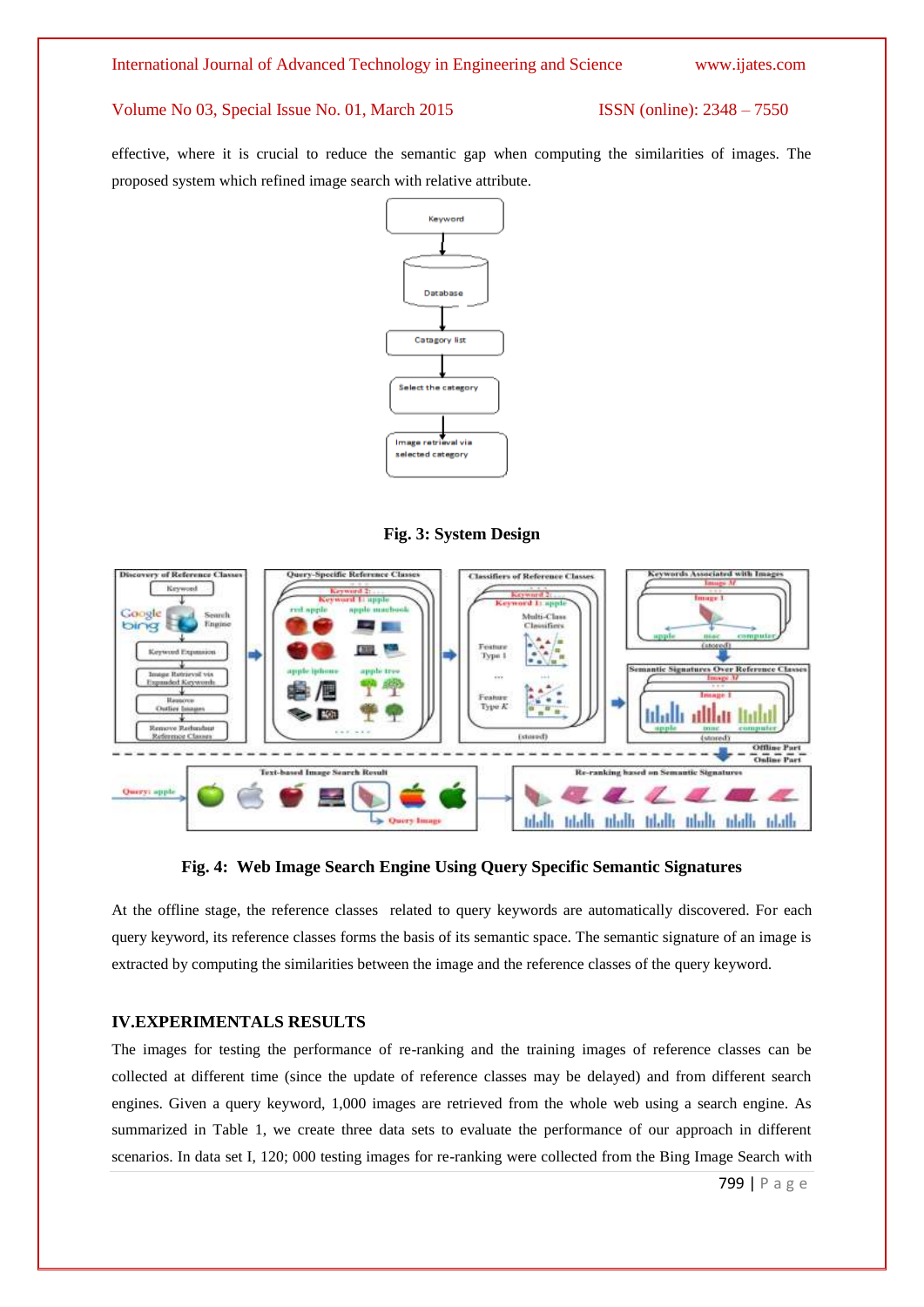120 query keywords in July 2010. These query keywords cover diverse topics including animals, plants, food, places, people, events, objects, and scenes, etc. The training images of reference classes were also collected from the Bing Image Search around the same time. Data set II uses the same testing images as in data set I. However, its training images of reference classes were collected from the Google Image Search also in July 2010. In data set III, both testing and training images were collected from the Bing Image Searchbut at different time. All the testing images for re-ranking are manually labeled, while the images of reference classes, whose number is much larger, are not labeled.



**Fig. 5. (a)-(c) Averaged top m precisions on data sets I, II, III. (d) and (e) Histograms of improvements of averaged top 10 precisions on data sets I and II by comparing QSVSS Multiple with Adaptive Weighting. (f) Improvements of averaged top 10 precisions on the 10 query keywords on data set III by comparing QSVSS Multiple with Adaptive Weighting.**

#### **V. CONCLUSION**

We propose a image framework, which learns query – specific semantic spaces to significantly improve the effectiveness and efficiency of online image re – ranking. The visual features of images are projected into their related semantic spaces automatically learned through keyword expansions offline.

# **VI. ACKNOWLEDGEMENTS**

We kindly thank our honorable guide and staff members who have provided their motivation and support for this project. We also thank the computer scientists and technologists whose work in the past years.